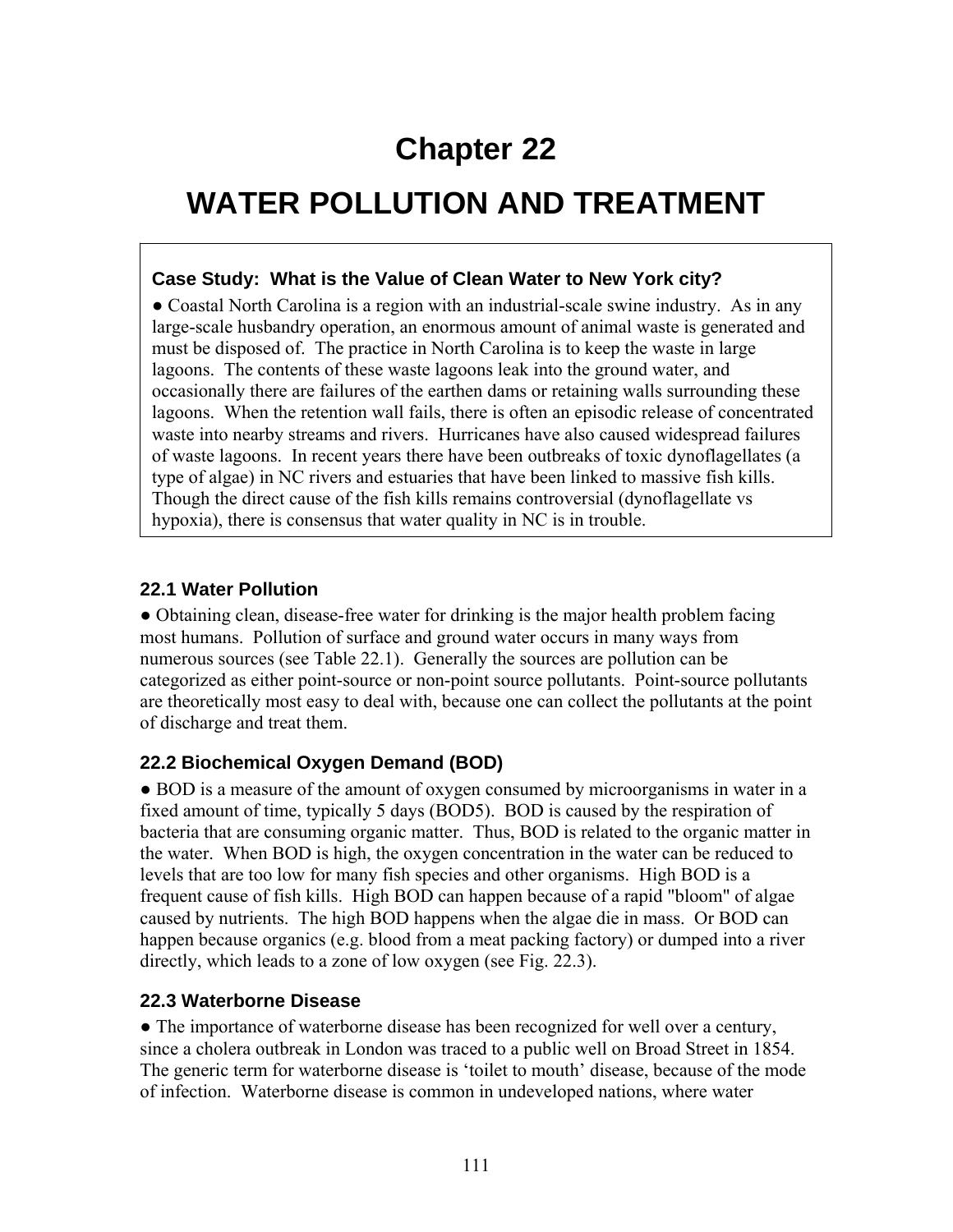treatment is not advanced, and even in the United States occasional outbreaks are not unknown. In 1993 there was an outbreak of *Cryptosporidium* in drinking water that affected 400,000 people in Milwaukee. It is difficult to test for and monitor the multitude of disease organisms (ranging from viruses to protozoans), but an easy and relatively quick test of fecal contamination is available. This is the **fecal coliform** test. Fecal coliforms (specifically *E. coli*) are bacteria that live in the digestive system. When they are detected in water, then there is a possibility that disease organisms spread through fecal matter are also present. Standards are used that recognize different levels of hazard depending on the concentrations of coliforms. Drinking water standards are most strict, ranging up to concentrations at which boating is not allowed. One significant problem with this test is that it does not distinguish between coliforms from humans and other vertebrate animals.

## **22.4 Nutrients**

● N and P are most important; fertilizers and sewage effluent (incl. Detergent) are rich sources. Nutrient levels can reach such high levels that algal populations explode. As the algal populations crash, the decomposition of their remains robs the water of oxygen (high BOD), resulting in fish kills. Thus the N&P are not directly toxic, but cause a cascade of effects that end in mortality. The technical term for this entire syndrome is **eutrophication (**see Fig. 22.7). Eutrophication is a natural process, normally very slow. The term **cultural eutrophication** describes the accelerated process caused by people. The solution to cultural eutrophication is to prevent excessive nutrient loadings. This is more easily accomplished when dealing with **point sources** (see 22.13) of nutrients.

## **A Closer Look 22.1: Cultural Eutrophication in the Gulf of Mexico**

• At the mouth of the Mississippi River (MR) in the Gulf of Mexico there is a large area, referred to as the dead zone, where oxygen concentrations are low enough to cause fish kills. The MR drainage basin encompasses about 1/3 of the continental U.S. and drains majors agricultural areas and major cities. A number of scientists (e.g. Rablais, Turner) have collected evidence that strongly suggests that the agricultural chemicals (mainly fertilizers) are responsible for the dead zone. This is extremely controversial and the farm industry is refuting this evidence for fear that the federal government will legislate restrictions on how farmers can manage their lands.

## **22.5 Oil**

● Oil is discharged into water from bilge water from tankers, from oil spills, and from the runoff from roadways, which collect the oil leaks from our vehicles. The best known oil spill was caused by the grounding of the oil tanker Exxon Valdez in Prince William Sound, Alaska- one of the most pristine marine environments in the world. The spilled oil, 11 million gallons, killed 13% of the harbor seals, 28% of the otters, and 100,000- 645,000 sea birds. The volatile fractions of oil are highly toxic and will cause cancer. Only about 14% of the spilled oil was recovered. Fortunately the oil is biodegradable, but the long term effects are unknown.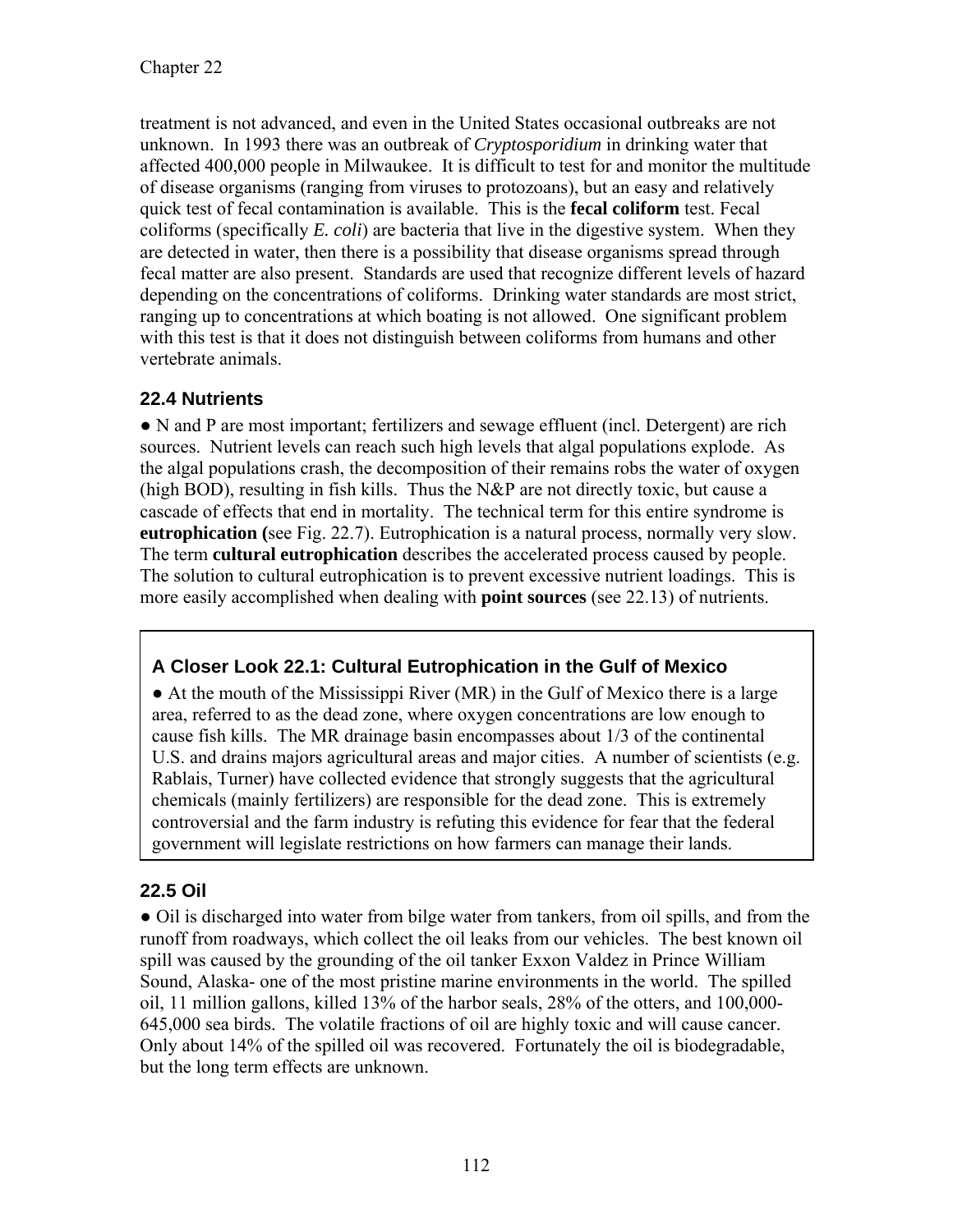## **22.6 Sediment**

● Sediment eroding from agricultural landscapes and construction sites is another serious pollution problem. Excessive sediment loads can easily smoother the benthic fauna and flora (incl. submerged aquatic vegetation) in a stream or lake. Construction sites now must use erosion controls around their sites to reduce the impact. The erosion from fields can be reduced by using no-till agriculture and other means, and buffer zones of natural vegetation around streams can reduce the sediment as well as the nutrient loads.

## **22.7 Acid Mine Drainage**

● AMD occurs when precipitation percolates through mine tailings rich in sulfidic minerals such as pyrite. The sulfides are oxidized by oxygen in the water or air to produce sulfuric acid  $(H_2SO_4)$ . The acid water then drains into nearby lakes and streams. The effects on local ecosystems can be severe.

## **22.8 Surface-Water Pollution**

● May occur from both point and non-point sources. In the U.S. and other developed nations there is a growing list of success stories about rivers that have been greatly improved by implementing pollution control of point sources. The Potomac River was once so polluted that is was dangerous to swim in. The Cuyahoga R. in Cleveland, which ignited in flames in 1969, is no longer flammable. Today in the U.S., nonpoint sources of pollutions, particularly from agriculture, are the major water quality problems.

### **22.9 Groundwater Pollution**

 $\bullet$  About  $\frac{1}{2}$  of the people in the U.S. depend on ground water as a source of drinking water. Ground water has a low turnover time. Thus, pollution of ground water is difficult to rectify when it occurs. Contamination of ground water by toxic chemicals typically must be cleaned by a pump and treat process that is expensive and time consuming. **Bioremediation** is also used, either in conjunction with pump and treat, or by directly injecting nutrients into the ground water that would stimulate microbes to consume the toxins. This is often effective when the pollutants are organic toxins that microbes can degrade.

## **A Closer Look 22.2: Water for Domestic Use: How Safe is it?**

• Domestic water in the U.S. is either drawn from surface or ground water, depending on location. The water is first treated by chlorination, and sometimes with fluorine, and stored in a reservoir before distribution. Biologically the water is safe, though there have been rare instances of outbreaks of pathogens. The greatest concerns are taste, which is not a health issue, and with trace contaminants (toxic organics and heavy metals). The pipes in homes can be a source of lead pollution. Also, the chlorine can react with dissolved organic matter to create chlorinated hydrocarbons that are suspected of causing cancer. This requires more research. In the meantime, people are opting to consume more bottled water, currently selling for more than the price of oil. Home treatment systems (activated charcoal filters) are effective in removing the organics and heavy metals, but the filters need to be routinely changed because they can become colonized by bacteria and lose their effectiveness over time.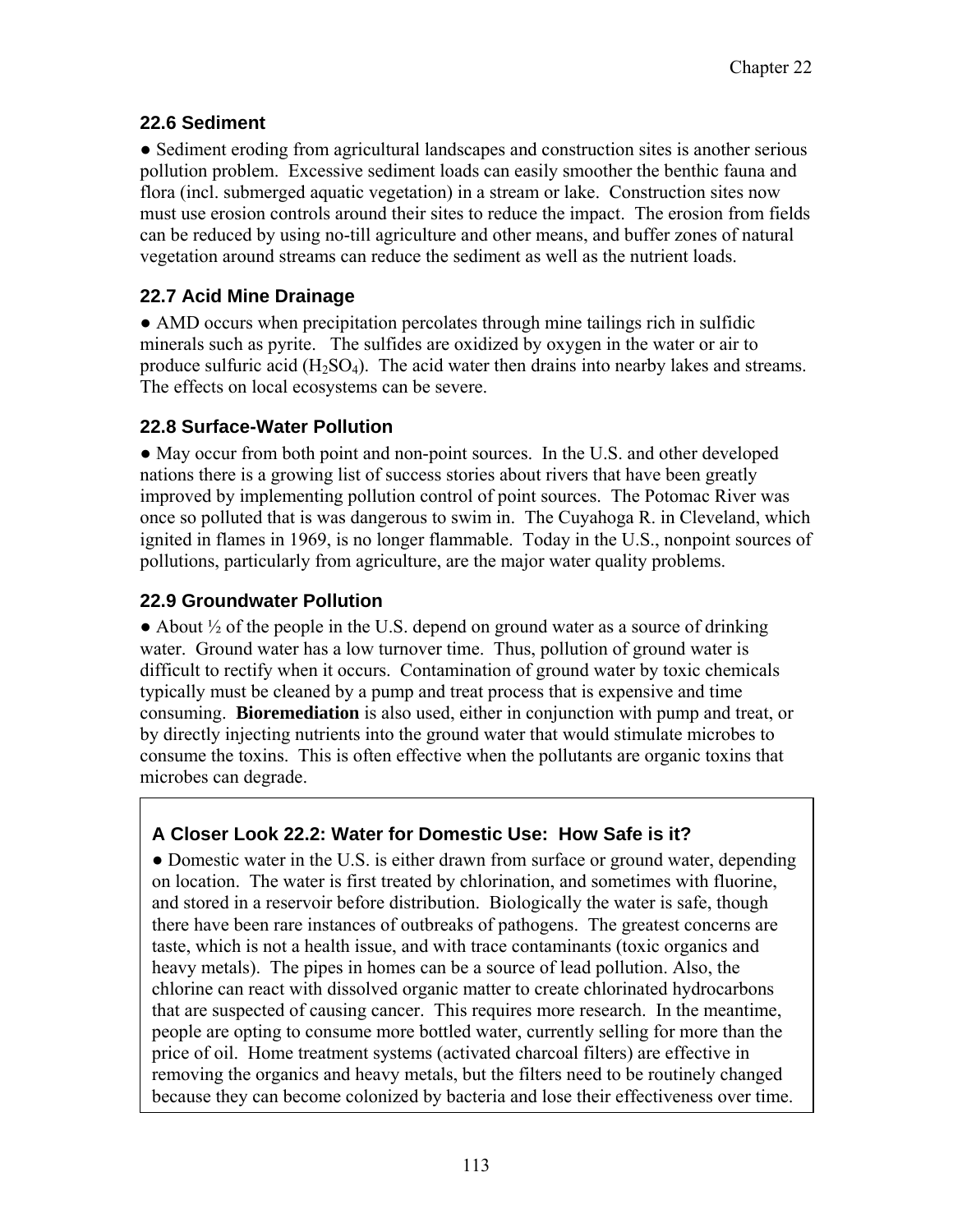### **22.10 Wastewater Treatment**

● Water Treatment- describe how water is treated for drinking (note that the first treatment of drinking water began in 1872 with sand filtration- this method is fairly good at removing bacteria; chlorination began in 1902 and is effective against most pathogens.

• Treatment of Waste (see Fig. 22.19)- describe primary treatment, which removes solids that settle in a tank; secondary treatment, which is a biological process that removes much of the dissolved organic matter and BOD, and some of the nitrogen via denitrification; and tertiary treatment, which is a chemical process that removes the inorganic nutrients, especially phosphorus. Note that at the secondary treatment step, bacteria convert the organics to inorganics. Also note that tertiary treatment is still rarely practiced. It is expensive.

● In home treatment of waste is practiced in some countries using a device called a Clivus multrum. This is basically an outhouse. The waste accumulates in a holding bin, it is composted there and makes a rich fertilizer. Modern design and ventilation prevent bad smell.

● Septic tanks are another from of home waste treatment. The waste flows into a tank where the solids settle, and the liquid flows into a leach field. The grass is normally greener over the leach field! There are usually regulations about where septic tanks can be used and their design. Periodically they must be cleaned, and this is accomplished by a commercial service, euphemistically called a honey wagon, that sends out a truck to pump out the tank. Septic tanks are common in rural or outlying suburban areas where the population density is low. They can cause problems when used around lakes and streams because of the leachate.

● A problem that faces many wastewater systems is the effect of storm water runoff. Sewers often pick up storm water, which raises the volume of water entering the plant. After a big storm, under these conditions raw sewage can pour into the river. In New Haven, CT for example, after a rain storm you would find corn all over the mud flats in the harbor (the corn is undigested waste from the sewage treatment plant, the birds loved it).

● There is a waste disposal problem with the solids collected at the waste treatment plant as well as a problem with contamination of the solid waste with toxic contaminants. The sludge is commonly composted, spread on fields, given to farmers, etc.

• Discuss the multitude of toxins that enter the waste stream (used motor oil, heavy metals, paint solvents, pharmaceuticals that include mercury compounds, in short everything that anyone disposes of down the drain or in some cases down the storm sewer)

### **22.11 Land Application of Wastewater**

• is yet another method of treating domestic wastewater. This is practiced in some areas of the U.S. and is the common means of water treatment in Dutch cities and elsewhere.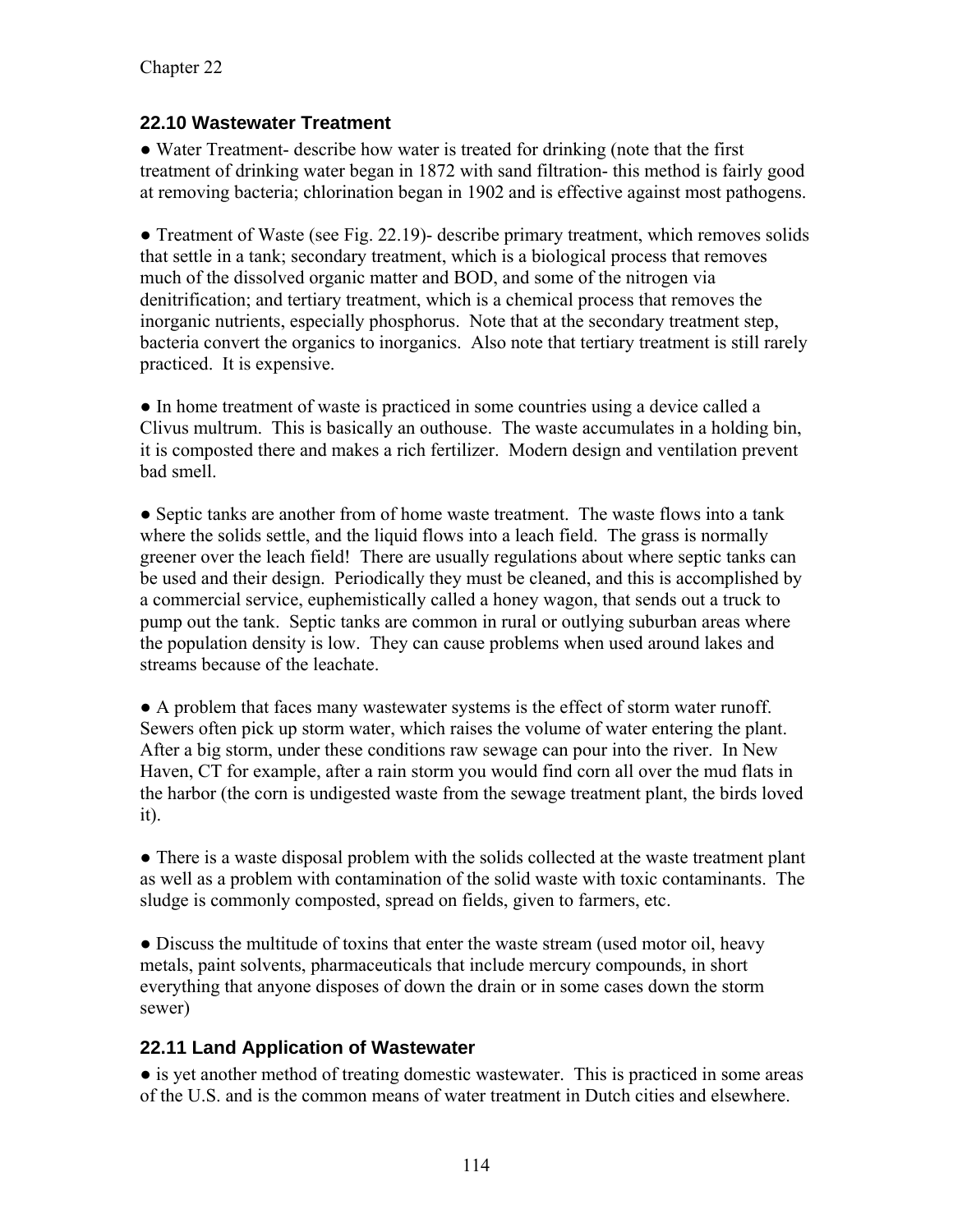In theory it is a method of recycling the waste and nutrients back into an ecosystem, such as an agricultural ecosystem. In The Netherlands waste water is pumped into sand dunes where a natural filtering and biological treatment occurs, and the water is recycled back into the ground water which is used for human consumption. In rural China the waste is often used to generate methane, which is used for cooking, and is recycled back onto the agricultural fields from which the nutrients originated.

## **A Closer Look 22.3: Boston Harbor: Cleaning up a National Treasure**

Boston Harbor disposes of its treated waste water by piping it onto the harbor. The waste is secondary effluent, contaminated episodically by raw sewage during storms. The water quality of the harbor deteriorated until the outfalls were relocated further offshore. The harbor is now rebounding, but this solution may not be an adequate long-term solution.

#### **22.12 Water Reuse**

• Inadvertent water reuse is common and occurs when water is withdrawn, used, treated and returned to the source where subsequent use is possible, as when water is taken from a river by a municipality and returned, only to be used again by a city downstream. There are risks.

• Indirect reuse is planned, as when wastewater is treated and recycled back into the source water for reuse.

• Direct reuse occurs when treated wastewater is piped directly from a treatment plant to the next user. There is little direct reuse of water for human consumption. Mostly this is used for other purposes such as watering golf courses. Waste water from the home from the laundry and sinks, termed grey water, can be used for watering lawns or washing cars.

### **22.13 Water Pollution and Environmental Law**

● Although a federal law designed to protect water resources is as old as 1899, prior to 1974 there were no enforceable national standards for drinking water. In 1974 the Drinking Water Act was passed. This law required the EPA to establish standards, called maximum contaminant levels, for any pollutant that may have adverse effects on human health. They have been slow, by 1986 the EPA had set maximum contaminant levels for 26 out of 700 potential toxins. See table 22.4.

### **Critical Thinking Issues**

#### • Regulation of land use

Assume that the evidence is unequivocal that the dead zone at the mouth of the Mississippi River is caused by fertilizer applied to fields in the drainage basin, the heart of the U.S. gain belt. Should the federal government move to regulate the use of farm chemicals in order to improve water quality? What are the costs and benefits? Does the federal government have jurisdiction?

• How can polluted waters be restored?